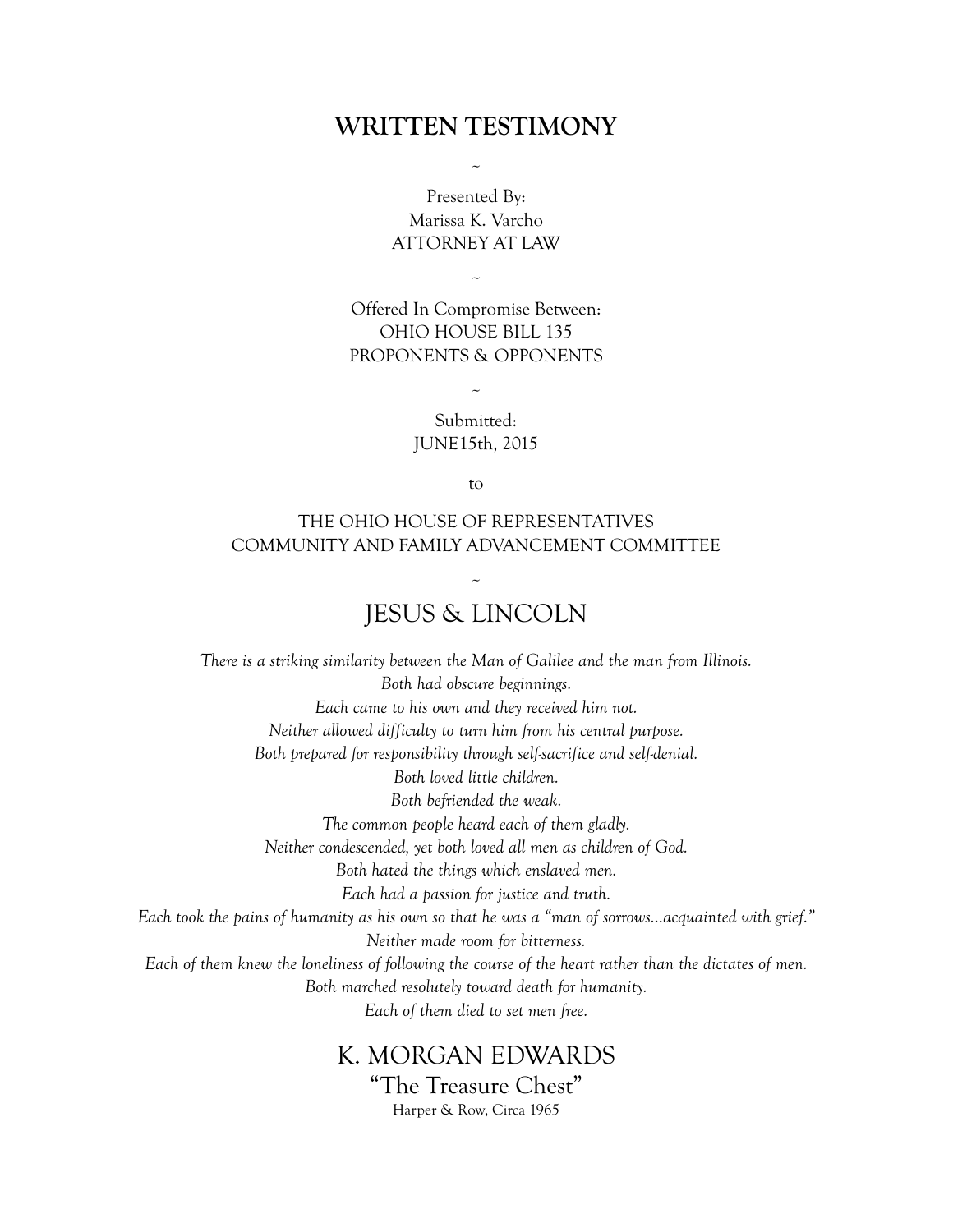Chairman Derickson, Vice-Chairman Ginter, Ranking Member Howse, and all remaining members of the Ohio House of Representatives Community and Family Advancement Committee —I greatly appreciate the opportunity to reach out to you today, in regard to proposed House Bill 135. I am an attorney licensed here in our great State of Ohio, a mental-health legislative advocate, and a resident deeply concerned with this bill as introduced into Ohio's House. I am writing to address several ethical matters as they relate to this legislative proposal first and foremost, from the perspective of an individual born and raised in Ohio, who has shouldered the burden of disability as it relates to my own mental health from birth up through childhood, and into adulthood as well.

#### **I. INTRODUCTION — MISPLACED, MORAL JUDGMENT.**

To begin, I'd like to reference the sponsor testimony of Representative David Hall. He notes, in regard to H.B.135 joint-sponsor Representative Sarah LaTourette's opinion, that "[he] agree[s] with [his] joint sponsor" in that "discriminating against a person because they have been diagnosed with a genetic condition is anti-American and morally wrong." Moving then, into Representative LaTourette's sponsor testimony for further detail, she asserts: "I hope that you can see that this isn't an issue about abortion," adding, "I'm not here to judge." Neverthe*less*, she notes at the same time, "I'm well aware that…all of us have our minds made up on" the issue of abortion and, "I believe that life begins at conception and that abortion is wrong." To not cast judgment is to enter a theoretical debate with an open-mind; noting, that a mind is not *open*, when the judgment of "wrong," has already been *placed*.

#### **II. PROPONENT'S ARGUMENT — EUGENICS AS IT RELATES TO NAZISM.**

 To get started then, I would like to note some comments submitted into testimony by Dr. Dennis M. Sullivan, MD, MA (Ethics), FACS, stating as follows: "Our society has seemed to increasingly embrace perfectionism as its ideal. There are deep ethical implications to all of this." I agree, noting further Dr. Sullivan's elaboration, "[t]he perfecting of humanity is an important argument…based on the elimination of undesirable traits. Society runs the risk of creating superior and inferior subclasses of humanity. Such a program could lead our society to embrace a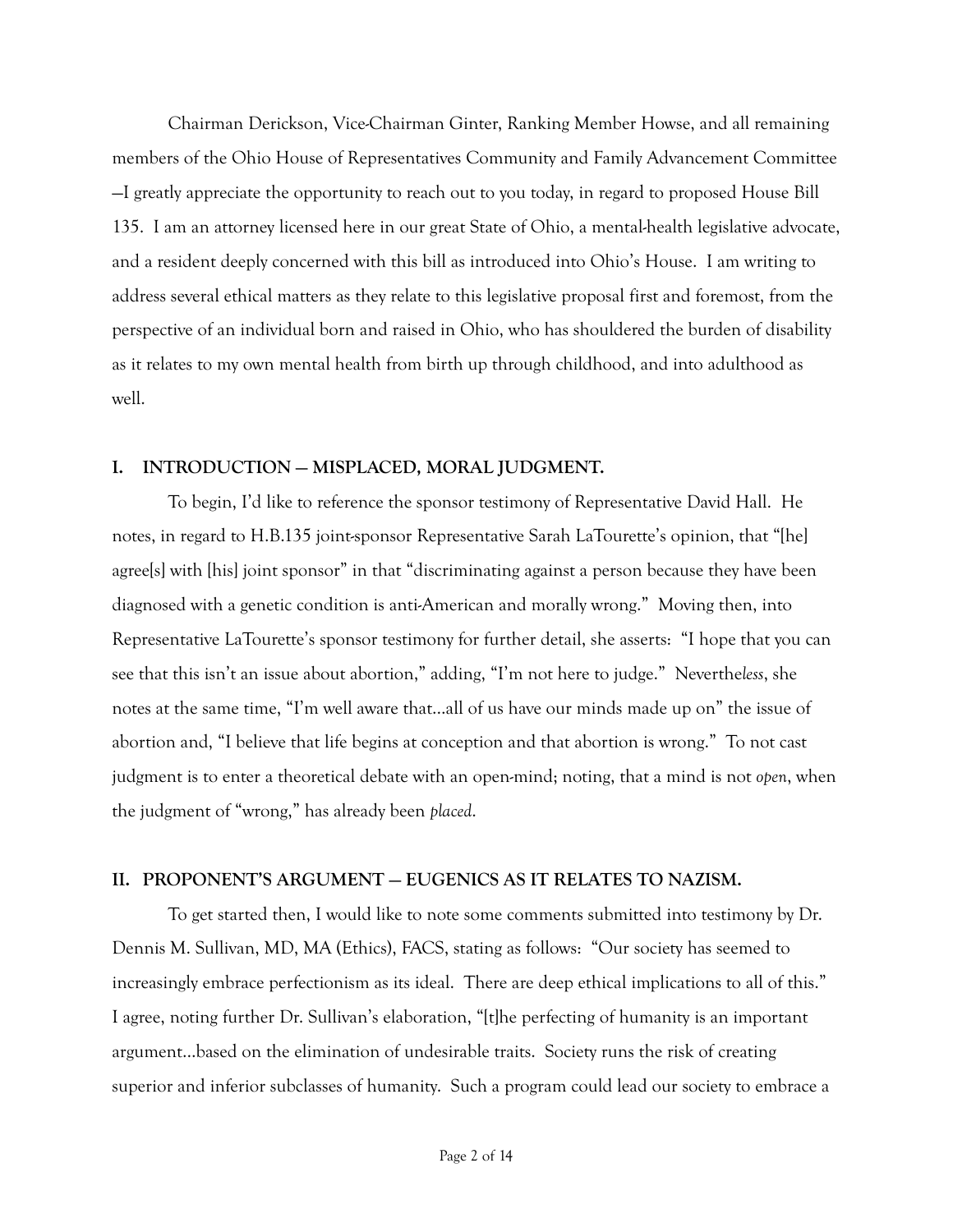philosophy that some persons are desirable and others are dispensable," somewhat akin, to Nazism. To take Dr. Sullivan's argument one step further, I would like to point out, that our society has *already* implemented this *pro*gram; the most common example of course, as evidenced, by America's socio-economic, cultural stratification.

 Next, I'd like to reference the testimony submitted in support of H.B.135 by Stephanie Ranade-Krider, Ohio Right to Life, Executive Director. Mrs. Ranade-Krider states that abortion in light of a confirmed Down Syndrome diagnosis "is nothing less than the modern day practice of eugenics," noting that "[t]he idea of 'weeding out the unfit' to 'improve the human population'…is alive and well today, and we seem to be unwilling to admit it." She continues, "[h]ow contradictory" this practice is, "in a time where our culture so highly values diversity and works so hard to promote acceptance of the marginalized members of our communities." In response, I would note, that "so highly values diversity" and "works so hard to promote acceptance" are *very* generous concessions to grant our American society as a *whole*; *notably* so, as it relates to our fellow American citizens who, for example, still yet argue in opposition to the following ideas:

- **1.** Providing the healthcare benefits which "Obamacare" has conferred upon millions of *less fortunate* Americans;
- **2.** Removing gender-bias in employment-compensation so as to provide *equal pay* as between men and women; and
- **3.** Raising the minimum wage for low-income employees to satisfy even just, a *minimally* humane manner of living.

Lastly noting, that *if* the concern here with H.B.135 *is* truly "eugenics" from an *ethical* standpoint, perhaps we would not allow genetic testing *at all*; but in any case, we are free to conclude with certainty, that it *is*, *entirely* contradictory in terms of logic, to limit this concern for humanity to unborn children, *alone*. Anyone who is genuinely, pro-*life*, would also by *de*fault, oppose the death penalty and genuinely support helping others' rise up *out*, from poverty. Any political position wherein these three perspectives stand in disarray, is a position in which ethics too, suffer from great disharmony.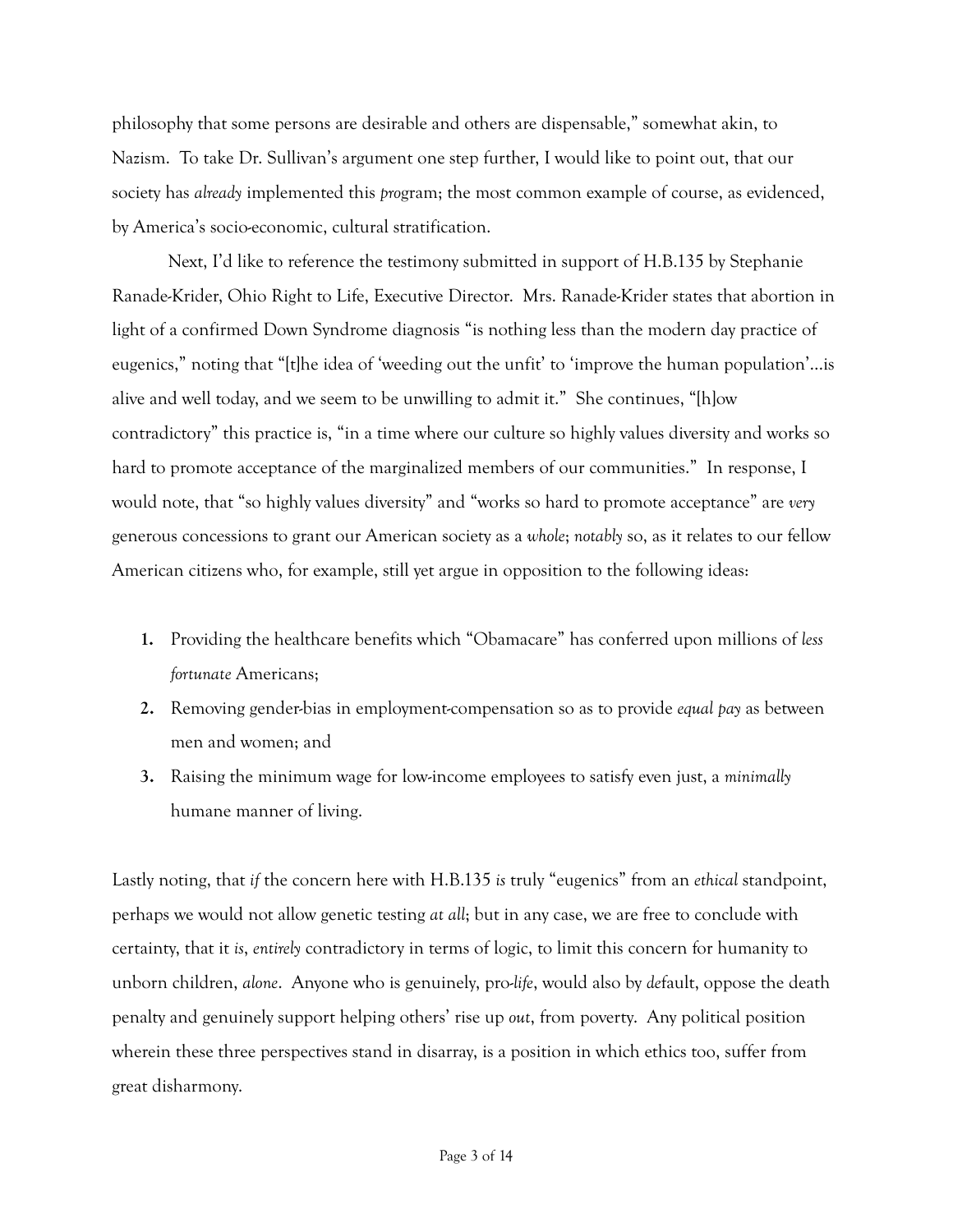#### **III. OPPONENT'S ARGUMENT — EUGENICS AS IT RELATES TO NAZISM.**

 Moving forward now into the opponent side of the debate, the argument begins to *zero* in more closely on two separate fronts of individuality: addressing here first, the civil rights of women, and next after that, the civil rights too, of unborn children.

#### **A. THE CIVIL RIGHTS OF WOMEN.**

As the argument relates to the civil rights of women, it was not so much the *intent* of a certain few proponents that left such a sour taste upon my palate, is it was their *attitudinal* approach toward casting pro-choice women in an evil light. To *do* so, to pre*sume* that all pro-choice women are evil by *nature*, or rather, by *God's* law, is silly. To do so is to cultivate ignorant hatred towards fellow human beings, and **what** in God's name, could *be*, **less** godly?

#### **1. CIRCUMVENTION OF THE FEMALE PSYCHE**.

 Moving along, we first must discuss, in regard to women's rights, the issue with H.B.135 as it relates to the circumvention of the female psyche. To put it simply, H.B.135 threatens to remove a doctor's medical license [2919.20(D)], in response to the doctor's compliance with the female patient's *will* to terminate pregnancy [2919.20(B)], whilst simultaneously exculpating the female patient of any and all responsibility she played in *requesting*, and then voluntarily following *through* with the medical procedure she *requested* in the first place [2919.20(F)]. This is *non*sense; in what other situations sociologically, do we hold *men* criminally and/or civilly responsible, but not *wo*men? The only one that *immediately* comes to mind would be *rape*; although, *interestingly enough*, rape *also* has to do with the circumvention of the female consciousness.

 In any case, rape and corresponding human anatomy aside, we *generally* try to treat men and women in America with equality, at least under the law, which is why this proposal, at least in this *particular* respect, does not seem to make any sense, at *all*. To the *contrary*, such an argument takes us *back*, to a very *slippery*, sociological slope.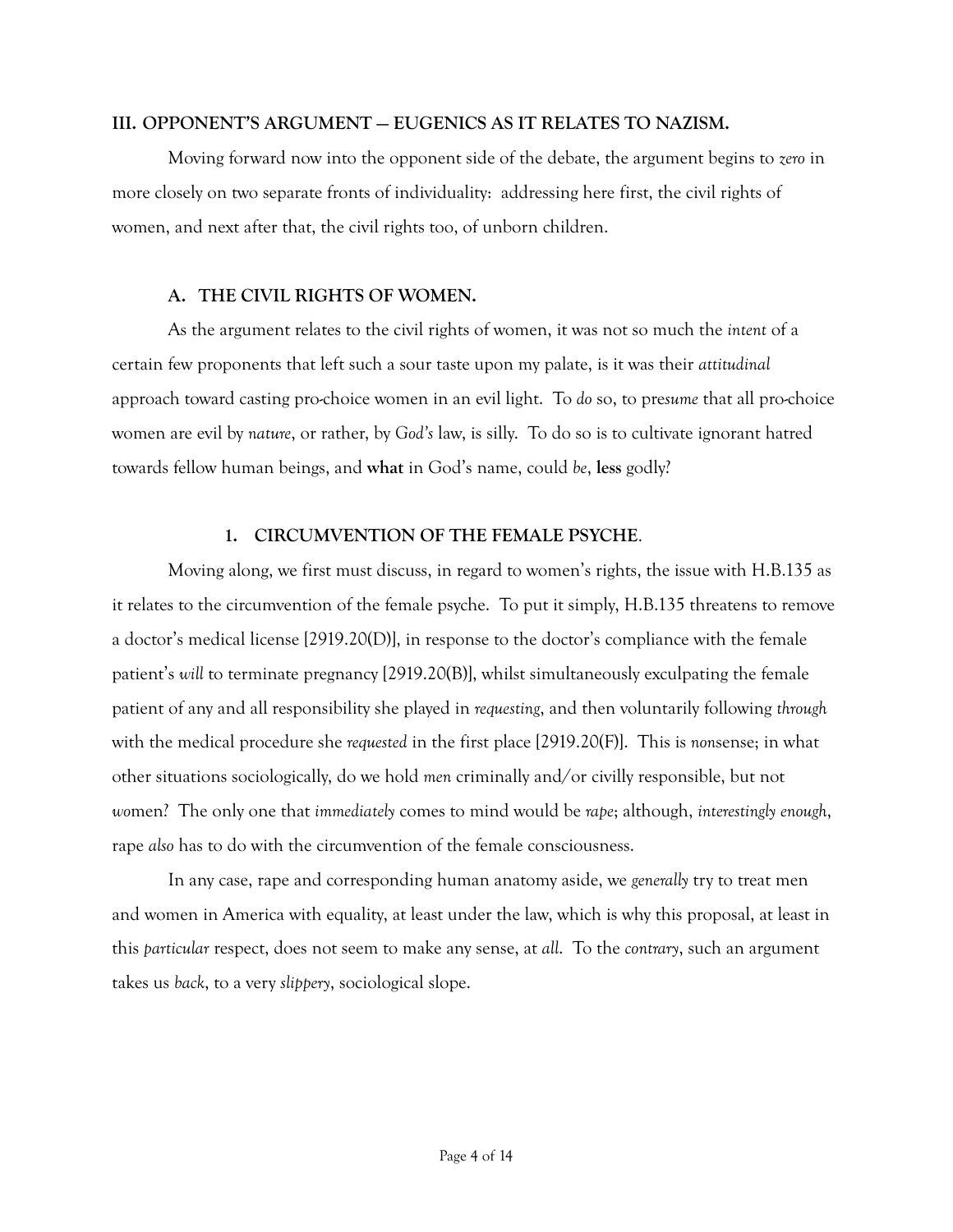## **2. PSYCHOLOGICAL HARM CAUSED TO THE FEMALE PSYCHE ON THE BASIS OF SOCIO-ECONOMIC STRATIFICATION.**

 Moving forward, let's next examine the psychological trauma posed by H.B.135 towards women based upon socio-economic status. Suppose, for argument's sake, we have a woman who discovers *in-utero*, that she is pregnant with an unwanted Down Syndrome baby; socio-economic stratification then splits the potential consequences of the group as a *whole*, into two separate circumstantial scenarios. First, we have women with access to money, who *will* have the opportunity to flee to a different locale, to obtain the abortion procedure successfully, with minimal cost to their own physical and mental health. That's scenario no.1; *with* money. Scenario no.2 is not so, *elegant*. In scenario no.2, we have women of *limited* financial resources, who may be forced into the "black-market" to obtain an abortion procedure. In this case, I think it's most helpful to imagine the concept of a "botched" abortion, noting the potentially se*vere* physical and mental repercussions that could therein result, to both the fetus, *and* the mother.

 Now, in the al*ternative*, consider the testimony of Jaime Miracle, Deputy Director for NARAL Pro-Choice Ohio, delivered in opposition to H.B.135 as it relates to the socio-economic impact upon responsible, pro-choice women, who in the absence of oppressive financial circumstance, may very well *be* pro-life:

Will this woman have access to maternity leave and/or paid sick leave to help her bond with her child and help her continue to earn a wage if she has to take time off to help take care of her child? Looking at the statistics, the answer is probably not. In the US, only 13% of workers have paid family leave. When you break that down by wage, only 4% of lowwage workers have paid family leave. Only 59% of workers have access to unpaid family leave, and most of them cannot afford to take it, even when they technically have access to it. In Ohio 45.9% of workers have no access to paid time off when they or a family member are sick, forcing that person to decide between getting paid or taking care of her sick loved one.

To date, I've still yet found it *very* challenging to identify *any* other reason aside from *ig*norance, which would motivate human beings to *hate* fellow human beings, for exercising *choice* under such oppressive circumstance. And this is *notably* so, in a situation such as this with H.B.135, wherein the unborn child *is* going to need a *significant* amount of additional supports and services, be*yond* that required just, for a "*normal*" child even. What good mother does *not* feel significant *guilt*,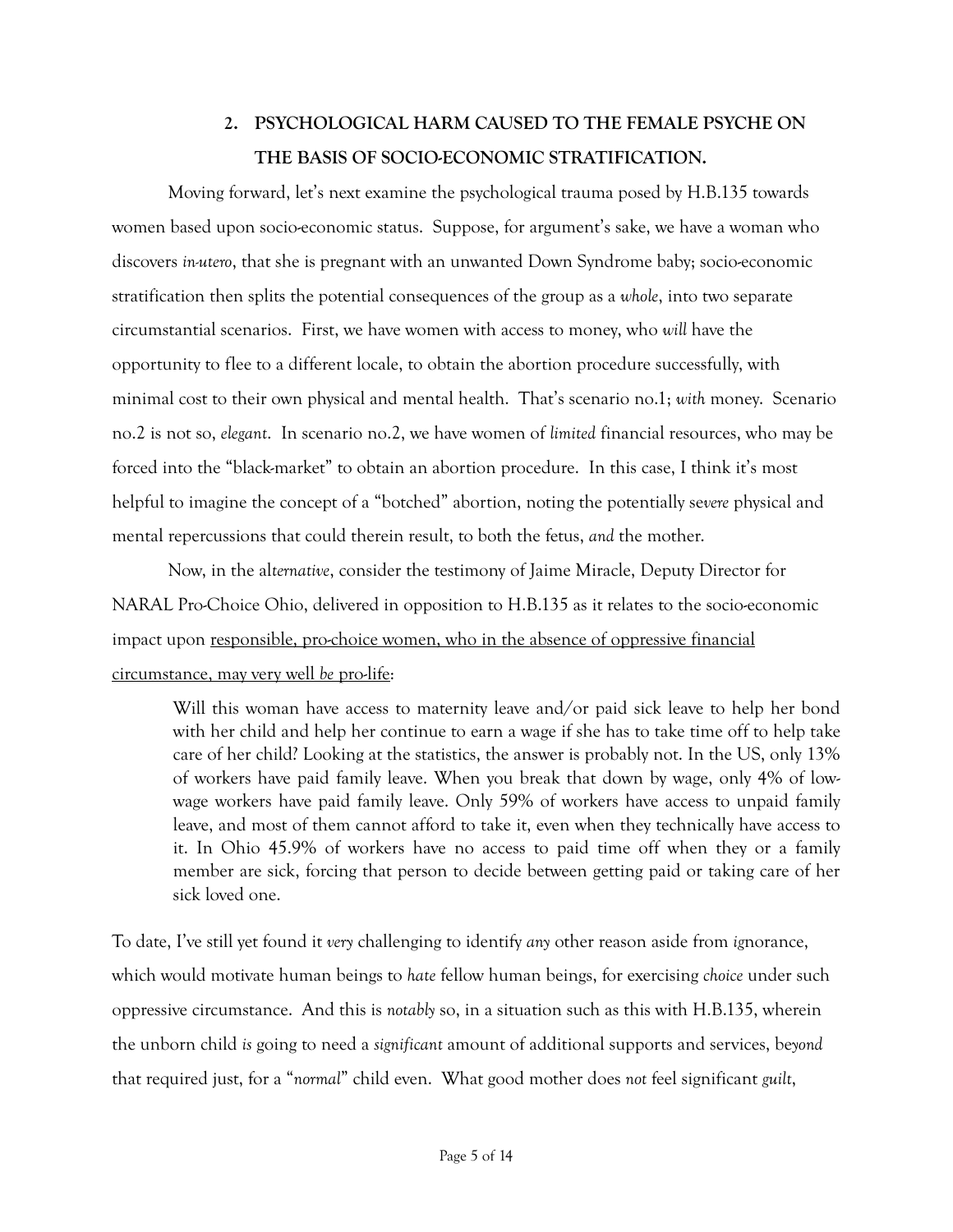leaving their child in daycare for someone else to *raise* because it has become *necessary* in this American society for both parents (assuming there *are*, two present) to *work*? I do not understand how human *beings* can harbor so, *much*, **hatred** towards fellow human *beings*, for making the *rational* decision, that they do not have the resources to properly and ethically and hu*mane*ly care for and fulfill the *needs* of a minor, human *being*. Which brings us lastly, to the adoption-portion of the proponent-side argument, to be discussed in further detail below, within "The Civil Rights of Unborn Children" section.

#### **3. THE BREEDING OF DISTRUST BETWEEN WOMEN AND DOCTORS.**

 Moving along full-speed ahead, I'd next like to address the issue of a legal determination of a doctor's intent. H.B.135 Section 2919.20(B) at line 20 indicates that an abortion may *only* be prohibited in the instance of "pure" intent, such that if *any* reason for the abortion is given *in addition* to a lacking desire to bear a fetus diagnosed with Down Syndrome, then the abortion must still be, per*mitt*ed. This is going to create legal chaos in the judicial arena, notably in light of the barrier to trust, that this bill will impose between doctors and their female patients.

 Noting testimony submitted by Gary Daniels, Chief Lobbyist, ACLU of Ohio, "[i]f this bill passes, women in Ohio will surely be aware of its ramifications. As a result, a woman seeking an abortion may choose to withhold from her doctor information about her reasons for terminating her pregnancy." In addition, he raises the conflicting-interest issue this bill will cause between women and their physicians directly, stating that "doctors worried about losing their licenses or getting sued may turn into overzealous investigators and patients will become suspects." This consequence would certainly become, then, a serious quandary for our medical field here in the State of Ohio, given its direct juxtaposition of the ethical oaths to which licensed physicians must subscribe, prohibiting dishonest, fraudulent and/or conflicted behaviors on their part, in relationship to patient treatment.

#### **B. THE CIVIL RIGHTS OF UNBORN CHILDREN.**

 Shifting over now, to the rights of the unborn child, I would like to note a comment lent by Representative Hall in his sponsor testimony. He states, "[w]e owe it to these Ohioans," i.e.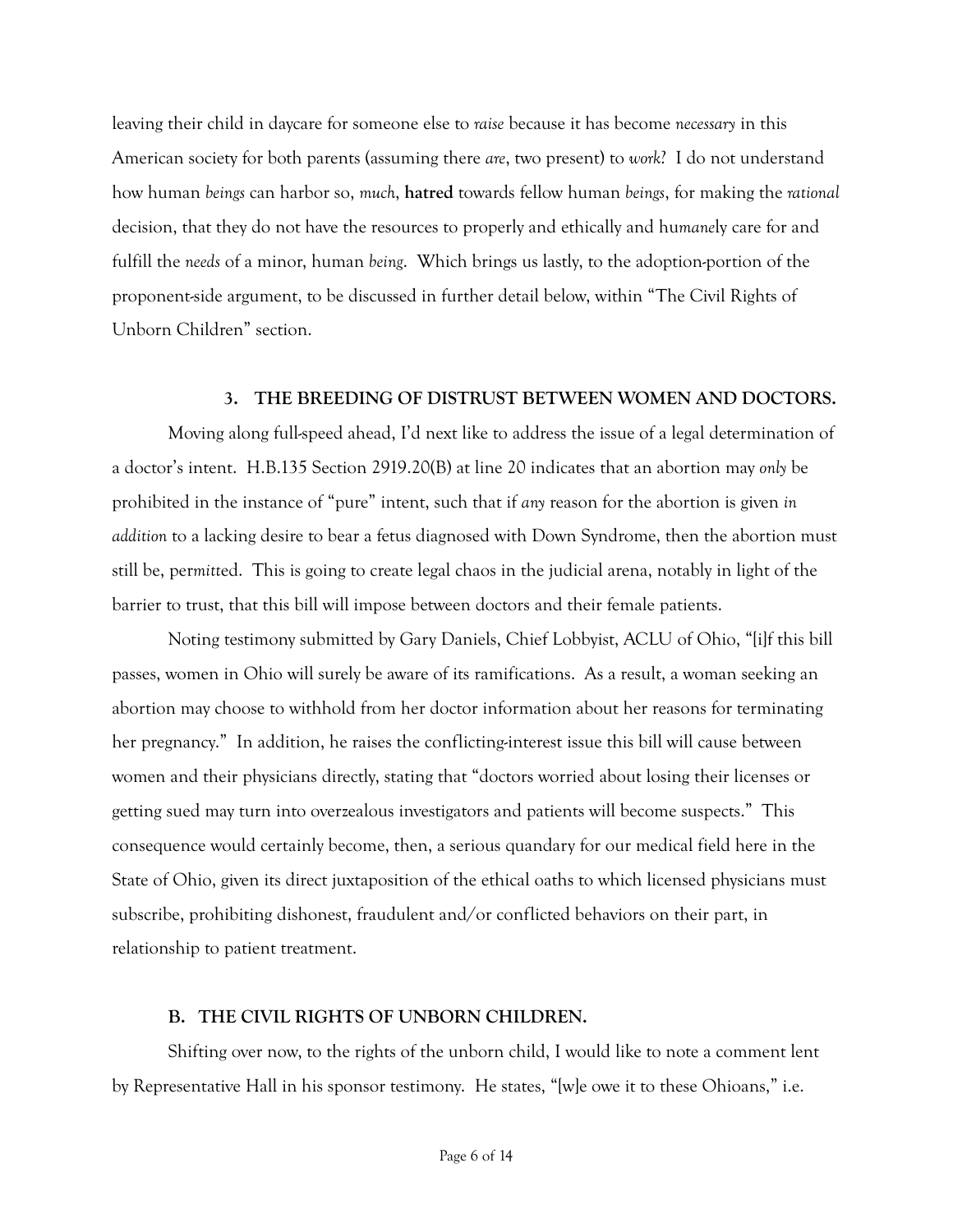fetuses diagnosed in utero with Down Syndrome and presumably also, children born with Down Syndrome, "to ensure them the chance to live their vibrant, happy, and fulfilled lives and to protect them from discrimination." This is a rosy outlook for sure; yet, it lends itself to a much more dismal conclusion when you take into account the presently skewed statistics, that have been offered in H.B.135's support. Notably, Representative LaTourette indicates in her corresponding sponsor testimony, that:

79% [of parents and guardians of people with Down syndrome surveyed] reported that their outlook on life was more positive because of their child with Down syndrome. Among siblings (12 and older), 97% expressed feelings of pride about their sibling with Down syndrome and 88% thought they were better people because of their experience… Individuals with Down syndrome were also surveyed. 99% are happy with their lives. 97% like who they are and 96% like how they look.

To the best of my knowledge, this research is presumably based upon the opinions of the mere 10% of women and their families, who consciously *chose* to carry out and deliver to term, a child diagnosed in-utero with Down Syndrome. That means that, in passing this bill, you will automatically bring *in*to the statistical mix, those other 90% of women who consciously chose, with their families, to *terminate* the Down Syndrome pregnancy. As a consequence, in changing this underlying assumption upon which all of our current statistics are presumably *based*—by passing this legislation, all of those statistics are very likely to *drastically* change. Noting further, such change will not likely occur in a *good* sense, or at least, not at *first*—as the new data will incorporate for, *likely* the first time, the life satisfaction rates in scenarios where the Down Syndrome child *was not wanted*.

#### **1. DOWN SYNDROME, SOCIOLOGICAL SUPPORT & ADOPTION.**

Moving into the meat of this argument, Representative LaTourette indicates that, "[a]gain, [she is] aware…that not all individuals are equipped to parent a child with [a Down Syndrome] diagnosis. But again, there are many organizations that exist" she indicates, "that are able to help." The issue here is whether those particular organizations would be willing to legally commit themselves to fulfilling all needs necessitated by those women who are anywhere *less* than 100% ready, willing and able to *care*, for a child born with Down Syndrome. Par*tic*ularly noting, that *if*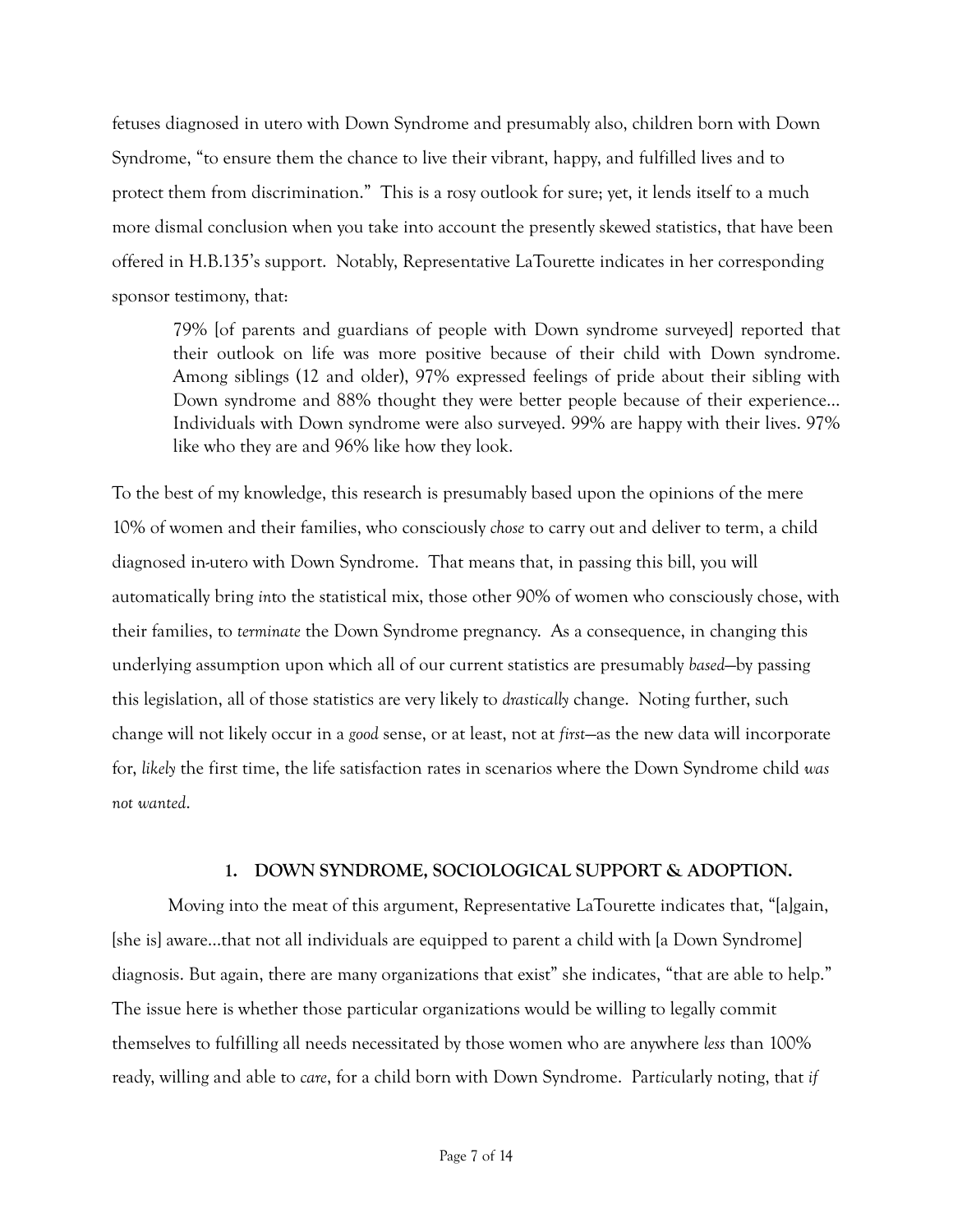such organizations are not willing to legally commit to providing such assistance in full and as promised, directly to the point that they *would* be willing to be sued in a court of law for failing to up*hold*, their *promise*—that such organizations' promise is, relatively speaking, entirely worthless to these families, to whom these organizations so gladly *now*, pledge their allegiance.

 In addition, Representative LaTourette indicates that "[t]he National Down Syndrome Adoption Network…ha[s] a registry of adoptive families across the United States looking to adopt children with Down syndrome. There are no fees. The organization also provides support to the adoptive families." The issue here is sad, but *true*: in exercising due diligence on behalf of the very *vulnerable* population of humanity in question—we must *ask* ourselves, what *kinds* of families *are* looking to adopt babies born within the Down Syndrome human condition? This notably brings to mind the testimony presented in support of H.B.135 by John Munnis, Jr., disability self-advocate and Democrats for Life of Ohio board member: "I have advocated for a more inclusive world for people with disabilities" because, "I know about the abuse and neglect at some of the institutions for people with disabilities."

#### **2. DOWN SYNDROME & COMPETENT MEDICAL CARE.**

Pressing on *for*ward, I'd like to again reference Representative LaTourette's sponsor testimony:

Common traits a person with Down syndrome exhibit include: low muscle tone, small stature, an upward slant to their eyes, a single deep crease across the center of their palm and some degree of intellectual disability. A person with Down syndrome is at increased risk for several medical conditions including: congenital heart defects, respiratory, hearing and vision problems, thyroid conditions and gastrointestinal issues…all individuals diagnosed with Down syndrome will experience cognitive delays [with potentially 49% of cases ranging in severity beyond] mild to moderate.

Representative LaTourette then goes on to indicate that "[a]ll of these conditions are treatable and/or manageable with modern healthcare and the majority of individuals with Down syndrome are now able to lead healthy, long lives." But we must ask ourselves—what about those who are *not* able to do so; and, how would the absence of familial support (as otherwise presumed, in the skewed statistics provided in Representative LaTourette's testimony) impact the capability of the child to remain healthy; and, most *notably*, what about those families who do not have *access* to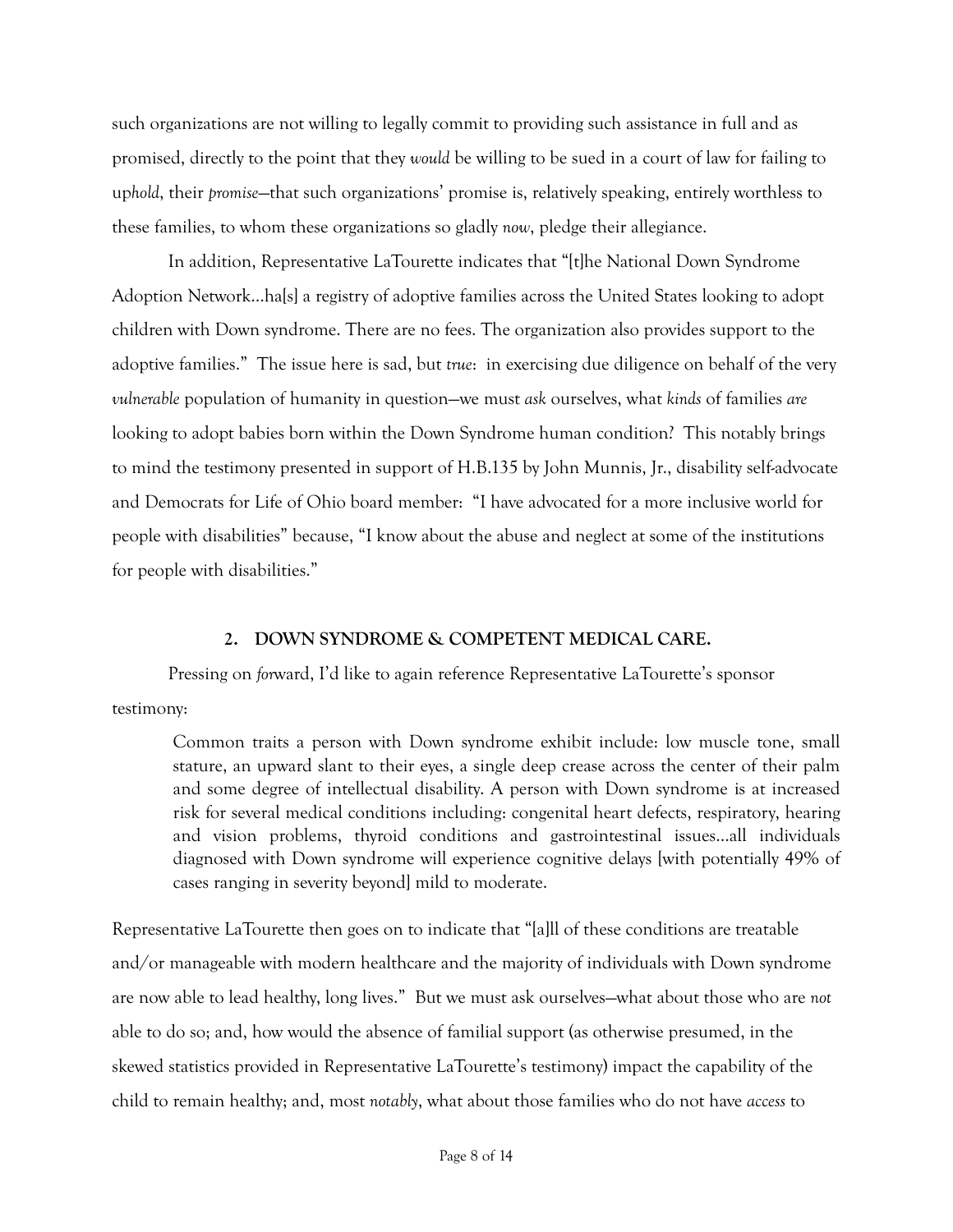competent, "modern healthcare", such as those families who are dependent up Medicaid for support?

 Mrs. Ranade-Krider, Executive Director of Ohio Right to Life *does* then shed a *bit* more light in her written testimony supporting H.B.135, stating that:

Down syndrome is not considered a severe disability. Many persons with Down syndrome are able to obtain an education, maintain employment, and live with varying degrees of independence. As medical and technological advances are made, these citizens will become increasingly independent and productive citizens.

And yet, see then *still*, only *more* questions are hereby raised as a result. For instance, in terms of being *disabled*, what constitutes "*severe*"? And in addition, what about those persons struggling with Down Syndrome who are *not* able to obtain education, maintain employment and/or live with some level of independence? What are we going to do with them? How are we going to *support* them in *their* individual struggle, to withstand the inertia of hatred so many fellow Americans *cast* against those with disabilities who are *not*, able to *be* productive in a manner which this American society deems to be *use*ful? Furthermore, what are we going to do with these citizens between now and when medicine and technology become capable to provide competent and consistent support? And lastly, what are we going to do with that 90% increase in babies born with Down Syndrome into families that are less than willing and/or able, to provide for children who command levels of dependency greater than children who are "normal"?

 In response, I *would* like to note, from *personal* experience, that a sig*nificant* portion of my fellow Americans *are* less than *keen*, on donating their hard-earned taxpayer dollars to support fellow disabled citizens. When *I* publicly "came out" of the closet within written testimony submitted to this *very* Statehouse, in order to *advocate* for myself and others who struggle with mental health disability diagnoses in darkness—my employment was subsequently terminated, and in the absence of opportunity within a stigmatic society in light of my publicly disclosed Bipolar I diagnosis, I *had* to go on public assistance in order to survive. And I can *promise* you, I loathed *every* **second** of the process, just *thinking* of *all*, *those* **people**, in the back of my mind, who *hate* people like me for involuntarily being financially dependent upon our shared government. It was a *night*mare— *not* because I hate who *I* am, but because so many of my fellow Americans hate me for *what* I am*:* a *human being*, who is simply not capable of "fitting" in.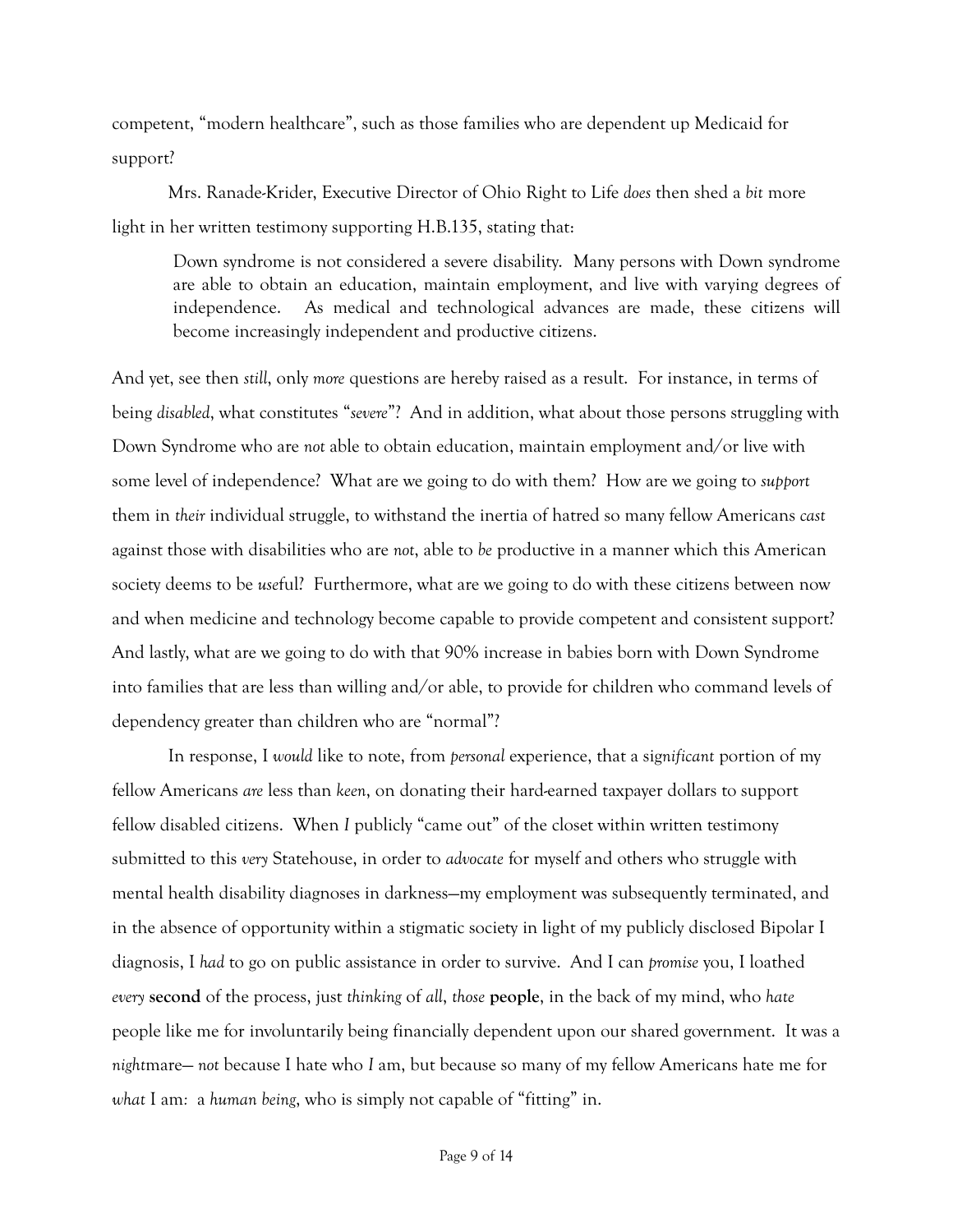#### **3. DOWN SYNDROME & BULLYING IN A HATEFUL SOCIETY.**

 Continuing on ahead, but notably, nearing the end, I would like to revisit the testimony submitted by Mrs. Ranade-Krider, wherein she states, "[a]s you consider this legislation, consider our brothers and sisters with disabilities who live among us, and think of the message we send by standing by while others like them are devalued in our society." I will *tell* you, I think of this message *often*—*being* her sister in this American society, *living* within an extra-ordinary human condition by which others *have* de*valued* my human worth because I am not capable to so perfectly, fit *in*. *As* her sociological sister, it made me *sick* to read her following comment: "[w]e all celebrated the recent story of a high school quarterback taking his friend with Down syndrome to prom as an example of an upstanding young man." I must *ask*—**what**, *makes* this, an **example**, of an upstanding *cit*izen? *If* that boy *were* truly, her *friend*, this would be commonplace *conduct*—*not* some kind of overarching moral a*chieve*ment. Mrs. Ranade-Krider's comment may seem trite—but I can *assure* you of its value from the perspective of a human being who's persevered through three decades of torment at the hand of this society: this comment displays a very commonplace sociological *theme*, wherein others *pity* those with disabilities because they are not willing to look a little *harder*, to find the value in our *existence*. Never the less, this point is at *least* useful to segue into some additional H.B.135 proponent testimony, presented from a *different*, and more *hope*ful, perspective.

 Notably, I would next like to refer to a personal story submitted by Heather Bellegia-Ernest, mother to a beloved son born within the Down Syndrome condition. She states, "[h]ow do you explain to a child that some people think their lives aren't worth living?" Then noting, in the process of composing her testimony, she had the following conversation with her young son:

"Ethan, some people think because you have Down syndrome, you shouldn't have been born." I almost couldn't even bring myself to string these words together. Just to say these words aloud went against everything moral and right within my soul. "So, what would you say to those people, Ethan?" After a long pause, Ethan said, "Well, that's not right mom. That goes against God."

I would have to agree; not only within the context of those who hate others born with Down Syndrome, but more generally so, those Americans who hate other humans for being born into *any* extra-ordinary human condition. Mrs. Bellegia-Ernest goes on to question why children born into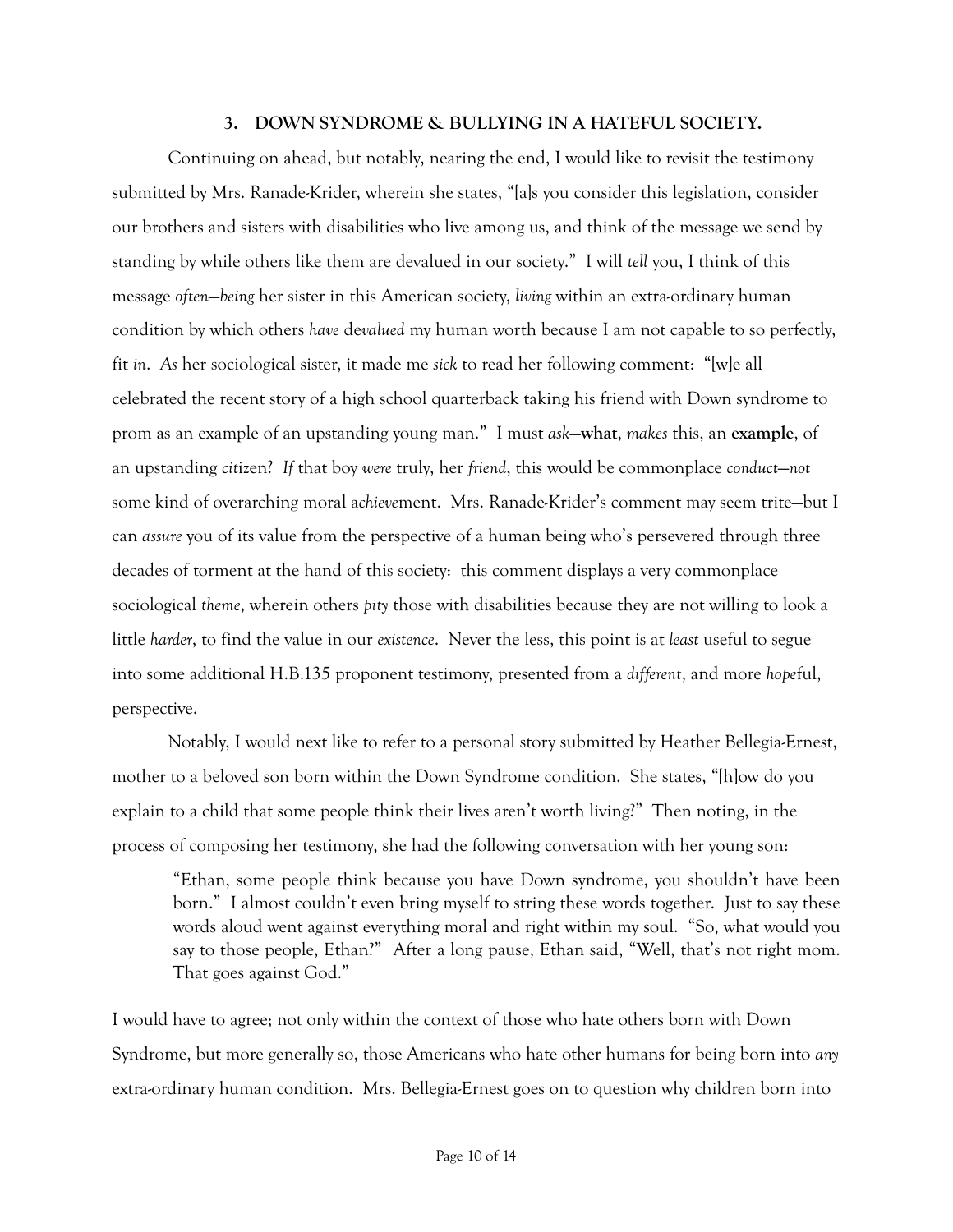such extra-ordinary human conditions should be protected to a greater extent than "normal" children, landing on the word, *extinction*. "A lot of it is fear" she explains, working to understand the perspective of those whose would just as soon, allow children born within extra-ordinary human conditions to become extinct. But then, she notes, in regard to her *a*typical son, "[f]or every challenge we faced as a family, there were 10 more blessings!" In my experience, being born and growing up within this American society as a person who's been cast aside on a majority of occasions due to my lacking ability to "fit in", Mrs. Bellegia-Ernest's perspective is extraordinarily tolerant—her love for her son *evidenced*, by her commitment to patience. *I* believe, this perspective *is* nothing short of beautiful; and I sincerely *hope*, that our society continues to *move* in this direction. But in order to *do* so, we *must* sociologically cultivate Mrs. Bellegia-Ernest's extraordinary tolerance in *just* the manner she describes: "Education is the answer. Support is the answer. Extinction is not."

 Similarly situated is the story presented by Jackie Keough, mother to beloved daughter Mary Kate who was born with Down Syndrome as well. She states:

The first health challenge was meeting with the doctor and being told the negatives about our child. We were told we could and probably should institutionalize her; she would be a drain on our family. They left out the extras, Mary Kate would bring joy and laughter and celebration for the little accomplishments that are often taken for granted.

The key that I hope you are beginning to see, in reading through this extensive compilation of both original and borrowed testimony, is that children and even *adults* who are different—who *are* so different from the "norm" that we are cast aside and labeled as those "others" with "disabilities" we *aren't*, easy. We are not *easy* children to raise, because we can*not* easily conform to those sociological mandates that pressure *all* American humans beings to strive towards perfection and normality; notably, to the *exclusion* of beauty, and *individu*ality. But *just* because we are challenging to deal with, does *not* mean that we are *worth*less; it merely means that to *find* our worth, others *do*  have to care to stop and take the time—our strengths are not always so *appar*ent; to the contrary, they often lay in*side*, hidden.

 On that note, then, in order to *prop*erly address the issue of disability in this nation, as it relates to discrimination against human beings born within atypical human conditions—I would like to highlight some additional testimony submitted by Mr. Munnis, disability self-advocate and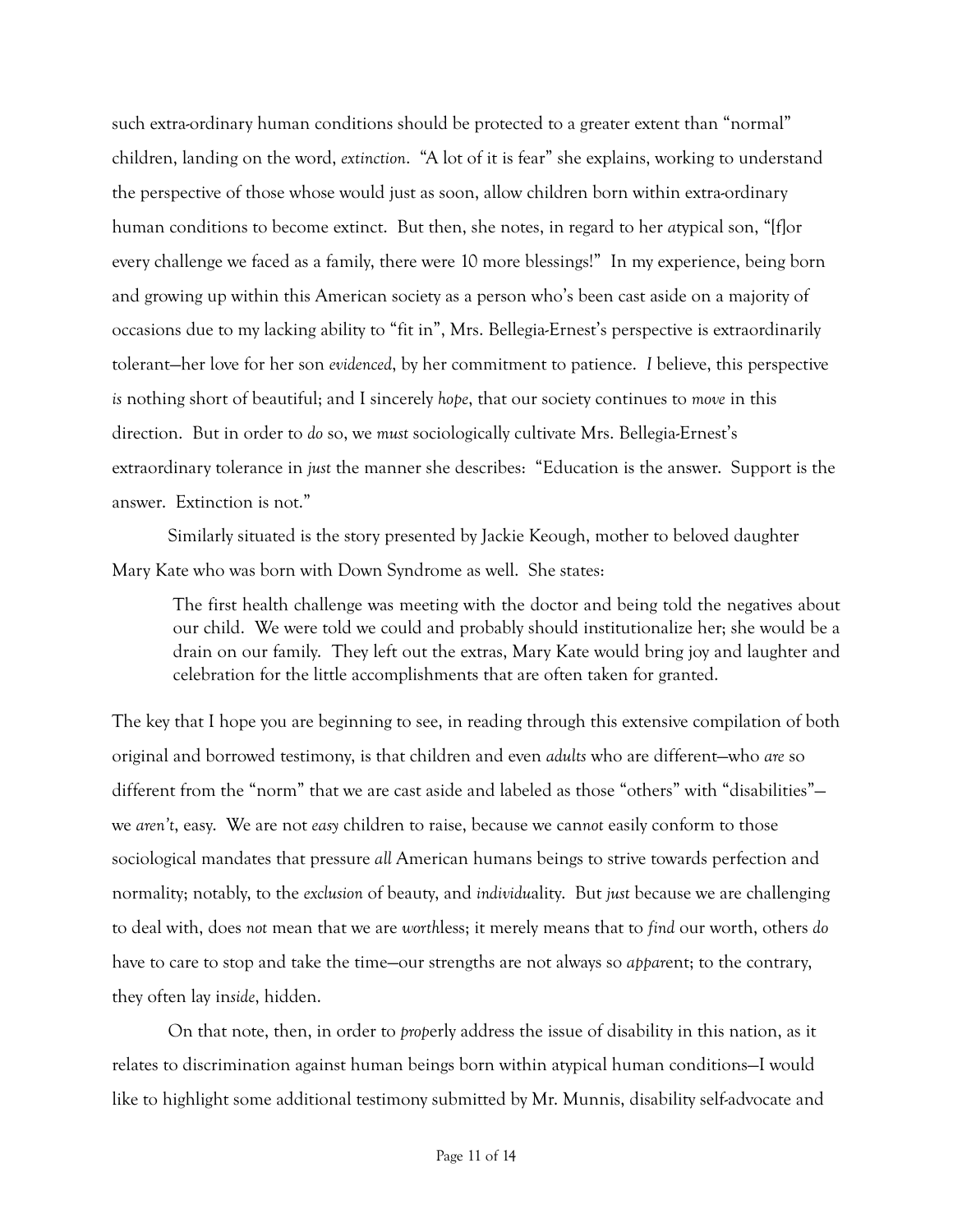Democrats for Life of Ohio board member. In his testimony, Mr. Munnis discusses the issue of "quality of life" for those with disabilities, breaking the concept down into two different philosophies—the medical model and the social model. He states:

The medical model is the view of disability that doctors developed—consciously or not. Under the medical model, what will make problems of people with disabilities better is "curing the disabled person or making them seem as least disabled as possible."

The medical model then, follows along that commonplace, American sociological path— requiring that we "strive for perfection" and, mutate ourselves to "fit in at any cost". The issue with this model then, *specifically*, is that it does not *work* for people who are *not* capable to fit in, at *any* cost *less* than that of our own lives. Mr. Munnis then goes on to elaborate this issue in further detail, explaining the social model, i.e. the medical model's universal inverse-opposite:

The social model was developed…by people with disabilities themselves. Under the social model of disability, "what will make the problems and issues people with disabilities have better is a change in society (like making things accessible for everyone)." Or making the world more inclusive.

"We should use the social model," he says, and I *whole*heartedly, *agree*. As an example, he states that:

For Down syndrome one thing we can do to promote quality of life is to promote inclusion in education. Research shows that students do better when mainstreamed with typical students—as opposed to [placing disabled students] in segregated environments.

And then, in closing he urges:

This Democrat believes we should have better answers. A better solution is to make [a] world that includes people with disabilities and supports families. That is better than the pessimistic view that their lives are not worth living.

*Again*, I wholeheartedly agree. How*ever*, as Representative LaTourette states in her written testimony, "on average, 6,000 babies with Down syndrome are born each year…Upon receiving a potential diagnosis of Down syndrome for their unborn child, up to 90% of women choose abortion." To put it differently, the 10% being born *now*, is statistically equivalent to 6,000 babies born with Down Syndrome per year; *such* that, upon the passage of this legislation, 100% born would be*come*, statistically equivalent to 60,000 babies born with Down Syndrome per year.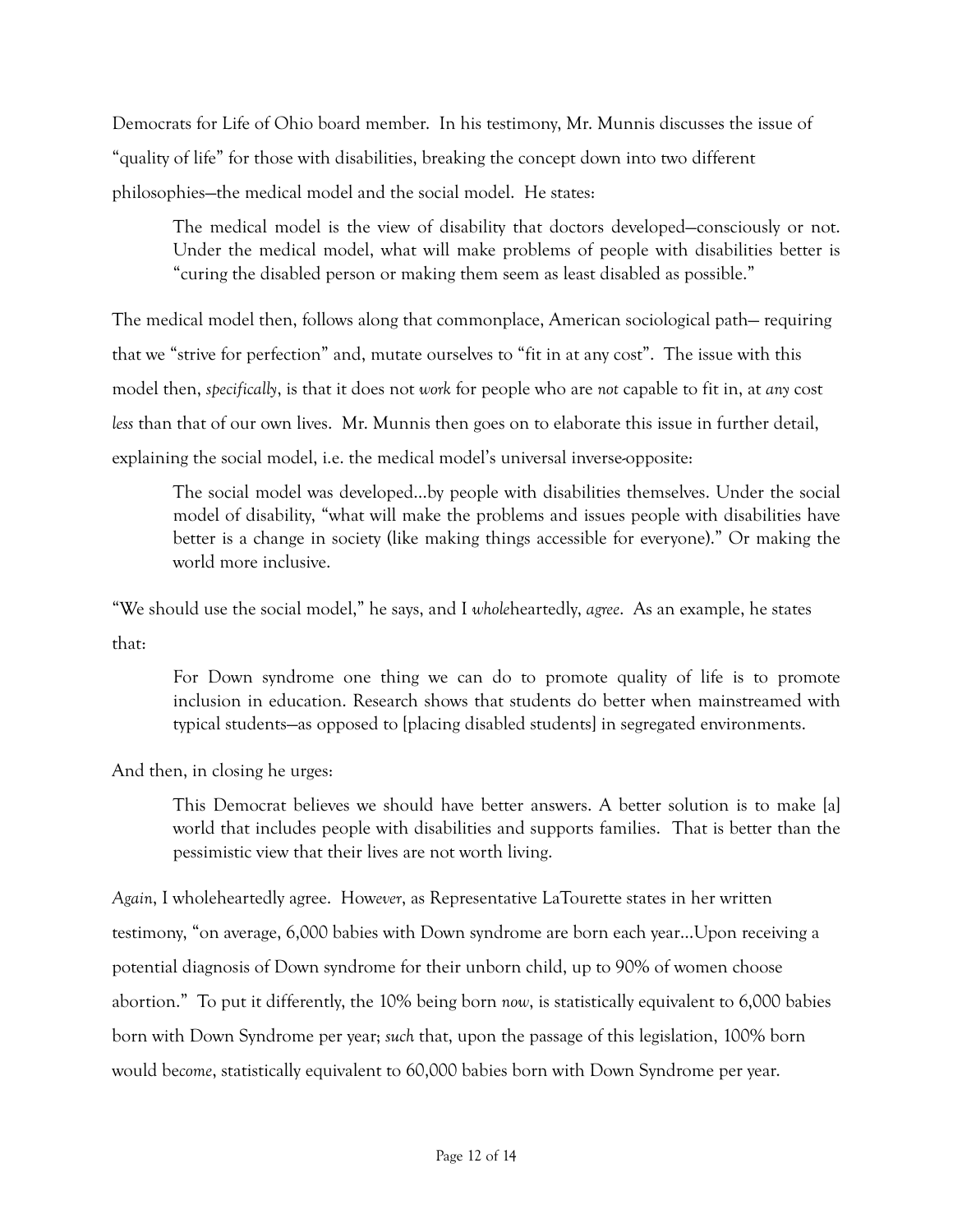Consequently, a socio*logical* issue is then going to arise upon this bill's passage, if and when,

regarding a significant increase in demand for special education.

This issue, then, was perhaps not taken into account in the drafting of this legislation,

noting once more the testimony of Jaime Miracle, Deputy Director for NARAL Pro-Choice Ohio:

In fact, as we debate this bill, the budget passed by this Ohio House slashes funding for programs that serve people with developmental disabilities, the House passed budget even significantly cuts Medicaid funding for this population…Less money means less services in [our] communities.

And then in *addition*, he *also* states:

Funding for special education programs also falls short of what is needed in this state. According to the Ohio Coalition for the Education of Children with Disabilities, special education funding fell \$210 million dollars short of what was needed last year. Advocates are currently suing the state of Ohio because underfunding of our school systems in general has left districts without sufficient resources to provide the proper level of education for special needs students in their districts.

\$210 *million*, **short**, at 6,000 Down Syndrome babies per year—and still yet we have our H.B.

135 proposal sitting here, proposing to *raise* enrollment to *60,000* student, per **year**. To be frank, these *really* aren't the kinds of considerations that we can simply overlook as the legislating body of

one of America's United States. Perhaps it was an error in drafting, *but all the same*.

### **IV. REACHING A COMPROMISE — EUGENICS VERSUS ETHICS.**

In closing, I would like to briefly reference the testimony of Dr. David A. Prentice, Ph.D.,

Vice President and Research Director at the Charlotte Lozier Institute. His testimony is unique, in

that it reads like a brochure for stem-cell research and/or an advertisement on behalf of a

pharmaceutical company. Notably though, he states, in part:

Medical science has also improved significantly not only in terms of surgeries to alleviate some of the physical problems associated with Down syndrome, but also in potential pharmaceutical treatments. Bradford notes several clinical trials, all begun with the last five years, with drugs that are hoped will improve cognition for individuals affected by this condition…Work with a mouse model has shown that treatment of newborns with a genetic activator has therapeutic potential to improve cognitive function…A recent 2014 paper used an induced pluripotent stem cell model, with cells from Down syndrome patients, to show that certain neural cells called astroglia behave aberrantly in Down syndrome, but that an FDA-approved antibiotic drug, minocycline, can partially correct problems with these cells…Another study reported in April 2015 the discovery of a